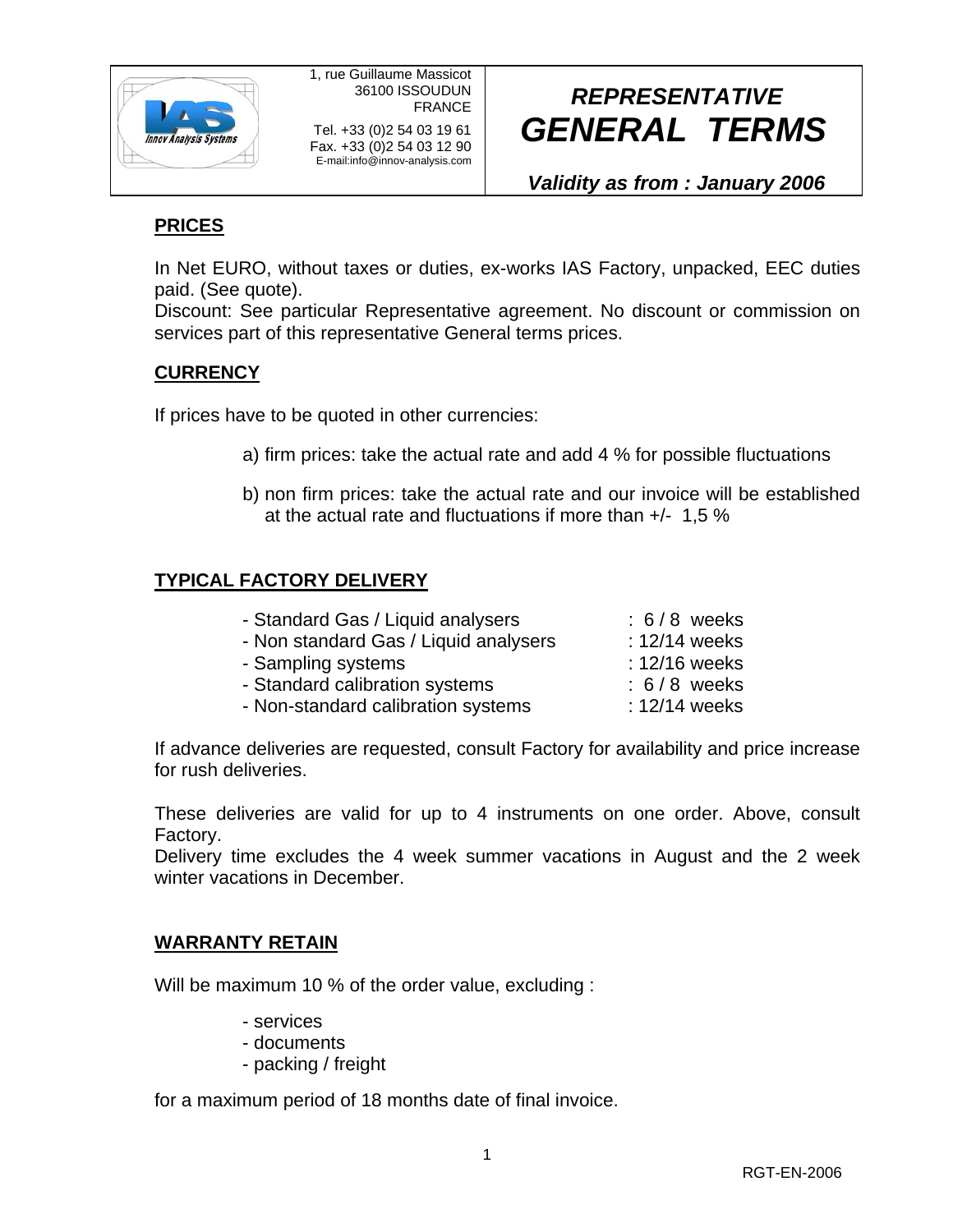

# *REPRESENTATIVE GENERAL TERMS*

*Validity as from : January 2006*

Warranty retain will be released against a Bank guarantee.

In case of warranty retain, the price addition will be the half of the warranty retain percentage. For example 10% will give 5% price increase.

For extended periods with a maximum of 36 months date of invoice, add 0,25 % per month's extension, starting 18 months after date of delivery, based on the order amount excluding services.

If there are any services, documents have to be included ; add it to the order amount.

#### **PAYMENT TERMS**

Prices are based on a payment of 30 days net date of invoice.

For a 60 days payment : add 2 % For a 90 days payment : add 3 % For a 120 days payment : add 4 %.

For non standard instruments, sampling systems, we require the following terms :

- 10% at the order acknowledgement
- 15% on remittance of drawings for approval
- Balance on delivery ex-works or date of inspection notification.

Payment to be made by Bank transfer, drafts, Letter of Credit, depending on particular terms given with each quotation.

NOTE : The non respect of the contractual terms will void the warranty services and is a case for rupture of representative contract.

**COUNTRY OF ORIGIN** : - FRANCE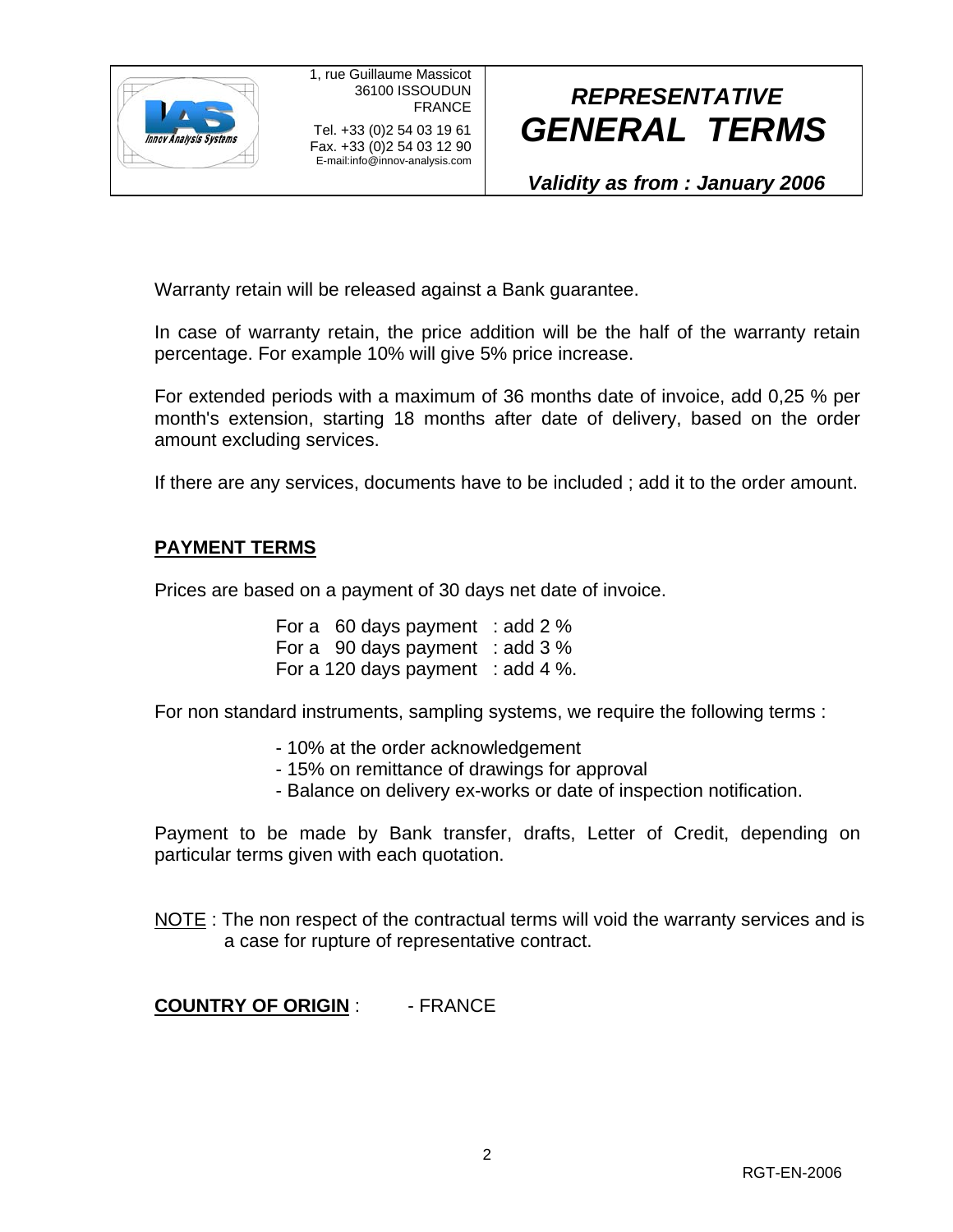

Fax. +33 (0)2 54 03 12 90 E-mail:info@innov-analysis.com

# *REPRESENTATIVE GENERAL TERMS*

*Validity as from : January 2006*

### **C A N C E L L A T I O N C H A R G E S -----------------------------------------------------**

We have instituted a definite policy of charges to customers who cancel orders. The purpose of these charges is to reclaim actual costs caused by the cancellation.

The charges are based on the order entry price and are based as follows as a percentage of that price :

| - 1 week after order entry                                                                                                                                                  | no charge |
|-----------------------------------------------------------------------------------------------------------------------------------------------------------------------------|-----------|
| - If no parts have been obtained and no<br>engineering or labour has been involved                                                                                          | 10%       |
| - If parts are on order, in house or at the<br>supplier's works, if engineering and labour has<br>been started, but not more than one half of the<br>job has been completed | 25%       |
| - If more than one half of the order has been<br>completed                                                                                                                  | 40%       |
| - If the order has been completed                                                                                                                                           | 70 %      |

Theses charges will apply as from the date that the customer authorises work to be stopped.

Theses charges will not apply until explicit instructions are provided by the customer to stop work.

We do not consider requests for cancellation charges sufficient to stop activity.

This policy applies to all customers equally. Since we build our equipment only for orders and not for stock.

Spare parts : Orders for spare parts and supplies which are returned for credit are subject to a restocking charge of 20%.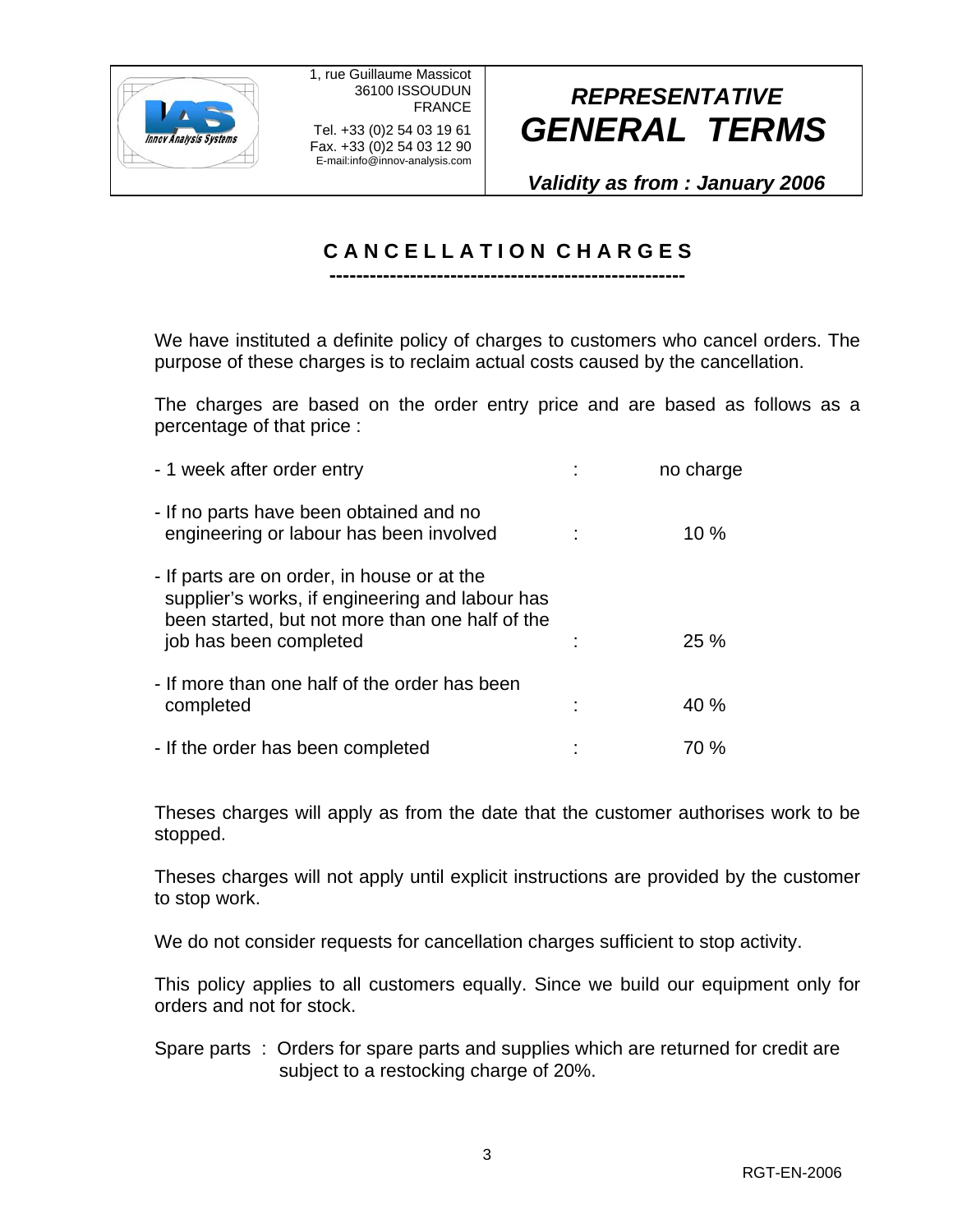

## *REPRESENTATIVE GENERAL TERMS*

*Validity as from : January 2006*

### **M A N U A L S , D O C U M E N T S , D R A W I N G S , T A G G I N G** -------------------------------------------------------------------------------------------------

Each instrument and/or system is supplied with 1 hard copy of the manual or technical passport, including drawings and standard certificates, and one CD-ROM. For additional documents, refer below :

| - Service manual in French or English (Hard copy)       | ∶€ | 90.00 each      |
|---------------------------------------------------------|----|-----------------|
| - Technical passport in French or English (Hard copy)   | ∶€ | 140.00 each     |
| - Blue prints                                           | €  | 40.00 per set   |
| - Reproducible drawings, paper                          | ∶€ | 70.00 per set   |
| - Reproducible drawings, plastic                        | ∶€ | 70.00 per set   |
| - CD ROM (Service manual / Technical passport)          | ∶€ | 125.00 each     |
| - Quality control manual (hard copy)                    | €  | 125.00 each     |
| - Quality control manual CD ROM                         | ∶€ | 80.00 each      |
| - Spare parts and interchangeability record (hard copy) | ∶€ | 100.00 each     |
| - Spare parts and interchangeability record CD ROM      | ∶€ | 60.00 each      |
| - Other documents, certificates (hard copy or CD ROM) : |    | Consult factory |
| - Other languages                                       |    | Consult factory |

#### Our standard manual includes :

- Installation procedure
- Start up procedure
- Calibration procedure
- Maintenance trouble shooting procedure
- Drawings
- Spare parts list
- Certificates
- Test and Calibration sheets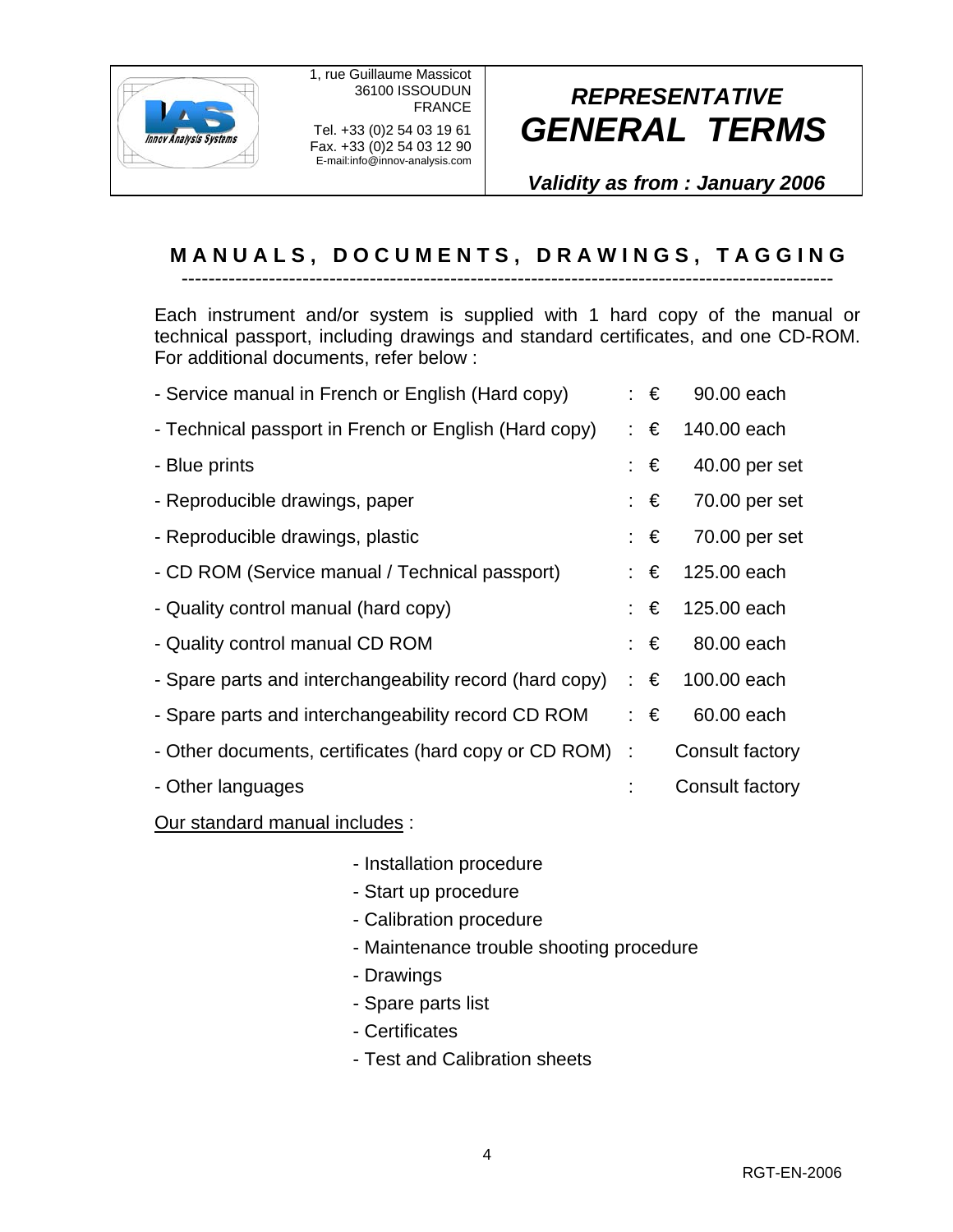

Fax. +33 (0)2 54 03 12 90 E-mail:info@innov-analysis.com

# *REPRESENTATIVE GENERAL TERMS*

*Validity as from : January 2006*

### Our standard technical passport includes :

- Standard manual
- Sampling system component documentation
- Specific certificates
- Specific calibration and tests

The manual applies to standard instruments without sampling systems.

The technical passport applies to instruments with sampling systems.

NOTE : Additional costs are incurred when special manuals are to be supplied, other than the standard ones above.

### **TAGGING**

Instruments are supplied with labels in French or English, plastic film sticker type on all fluidic and electric inputs or outputs.

| - Plastic sticker             |  | € 12.00 each          |  |
|-------------------------------|--|-----------------------|--|
| - Plastic with screws         |  | € 14.00 each          |  |
| - Aluminium with screws       |  | € 17.00 each          |  |
| - Stainless steel with screws |  | $\epsilon$ 22.00 each |  |

For other languages, consult factory.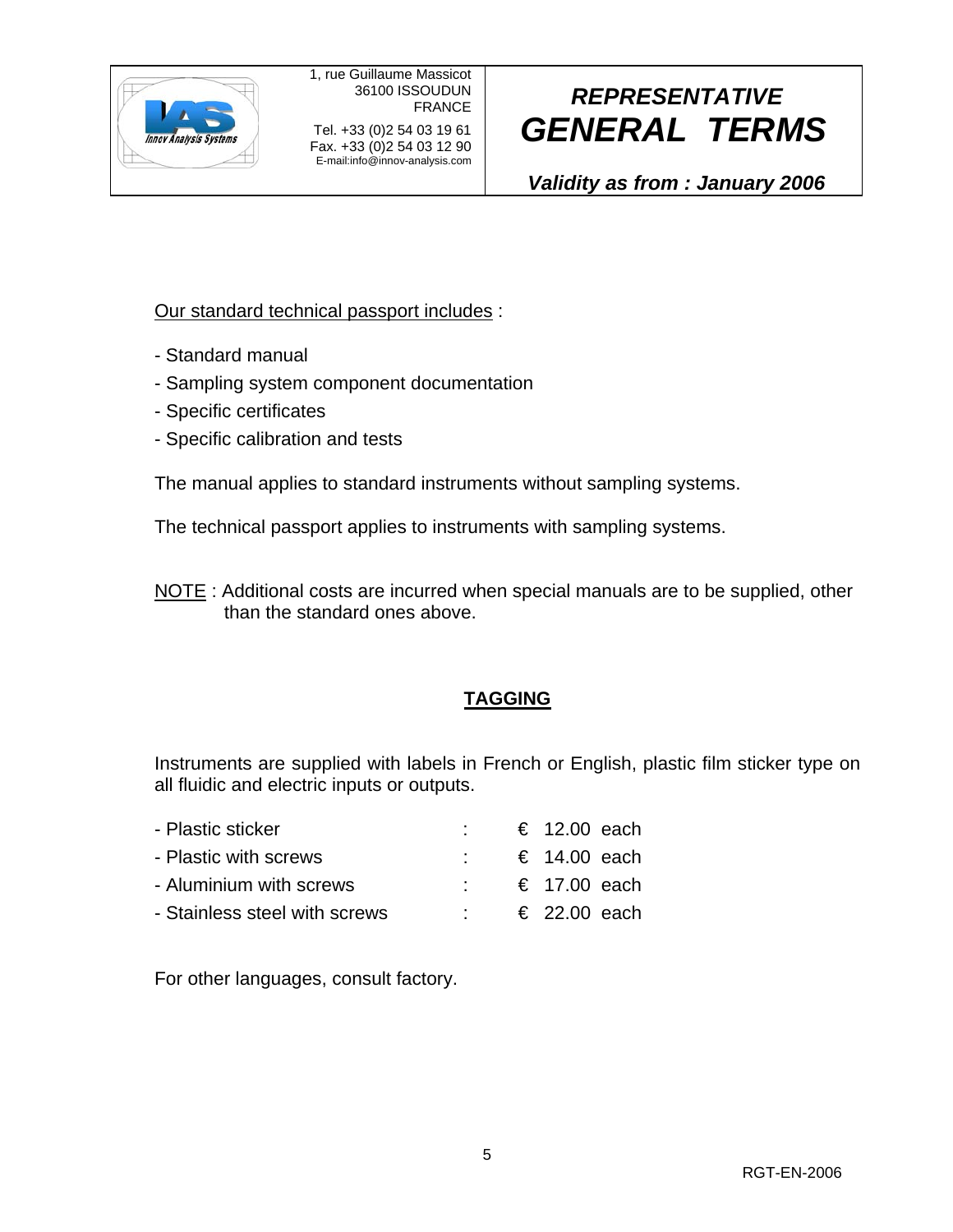

1, rue Guillaume Massicot 36100 ISSOUDUN FRANCE

Tel. +33 (0)2 54 03 19 61 Fax. +33 (0)2 54 03 12 90 E-mail:info@innov-analysis.com

# *REPRESENTATIVE GENERAL TERMS*

*Validity as from : January 2006*

## **PRICE LIST**

#### **P A C K I N G**  -------------------------

| <b>ORDER AMOUNT EXCLUDING</b><br><b>SERVICES - RATE IN Euros</b> |           | <b>STANDARD</b><br><b>PACKING</b> | <b>SEA</b><br><b>PACKING</b> | <b>SPECIAL</b><br><b>PACKING</b> |
|------------------------------------------------------------------|-----------|-----------------------------------|------------------------------|----------------------------------|
| Up to                                                            | 150.00    | 12%                               | 24%                          | <b>Consult factory</b>           |
| 151.00 up to                                                     | 750.00    | 10%                               | 22%                          | Consult factory                  |
| 751.00 up to                                                     | 1,500.00  | 8%                                | 18%                          | Consult factory                  |
| 1,501.00 up to                                                   | 7,500.00  | 6%                                | 14%                          | Consult factory                  |
| 7,501.00 up to                                                   | 15,000.00 | 4%                                | 8%                           | Consult factory                  |
| 15,001.00 up to                                                  | 30,000.00 | 3%                                | 7%                           | Consult factory                  |
| 30,001.00 up to                                                  | 75,000.00 | 2%                                | 6%                           | Consult factory                  |
| 75,001.00 and above                                              |           | 1%                                | 4%                           | Consult factory                  |

#### Standard packing includes :

- Cardboard box up to 200 Kg
- Wooden box above 200 Kg
- Instrument packed into a plastic sheet
- Instrument blocked with foam or plastic chips

### Sea packing includes (as per SEI standard) :

- Specially treated wooden box
- Instrument sealed into an alum/plastic vacuum sheet

#### Marking :

- MANUFACTURER's address
- Client's address
- Client's P.O. number
- Fragile
- Side up

#### Documents :

- Manual in the box
- 1 packing list + invoice outside the box and one inside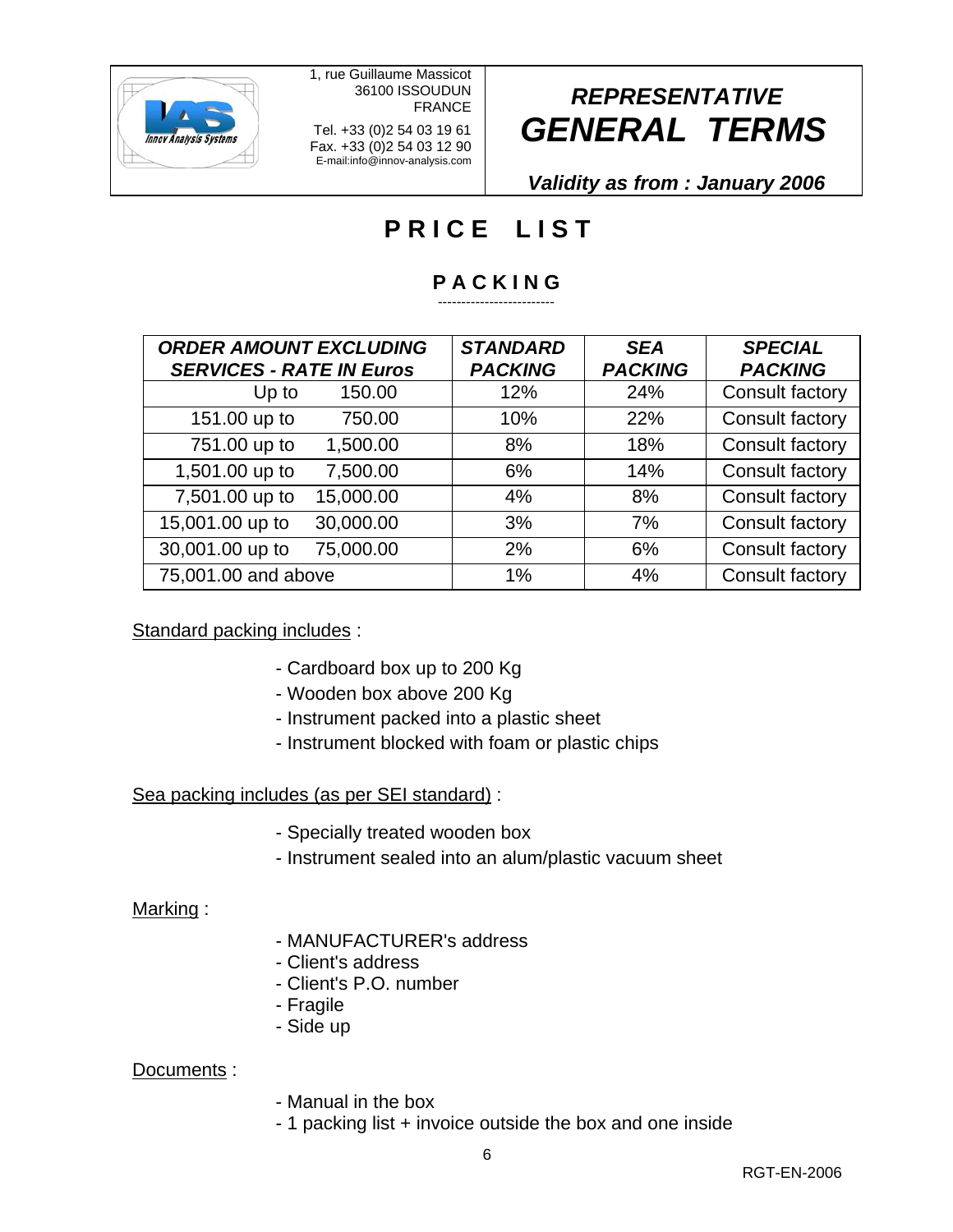

Fax. +33 (0)2 54 03 12 90 E-mail:info@innov-analysis.com

# *REPRESENTATIVE GENERAL TERMS*

*Validity as from : January 2006*

#### **F R E I G H T / I N S U R A N C E** ------------------------------------------------

Our goods are delivered ex works.

If freight and insurance are required to be undertaken by the MANUFACTURER, we will invoice the actual costs plus 15 % for handling charges.

A copy of the forwarder's invoice will be attached to our invoice.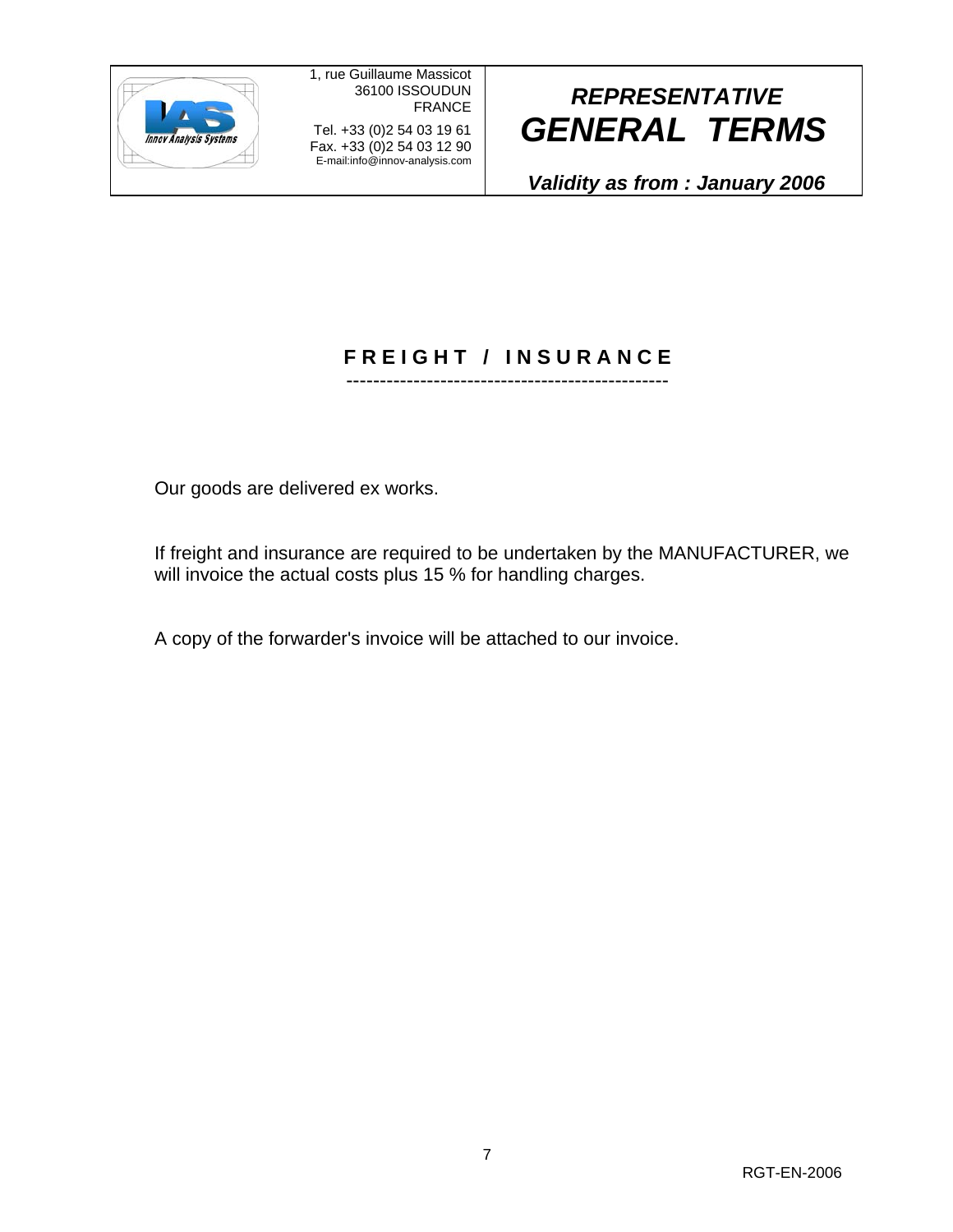

Fax. +33 (0)2 54 03 12 90 E-mail:info@innov-analysis.com

# *REPRESENTATIVE GENERAL TERMS*

*Validity as from : January 2006*

#### **I N S P E C T I O N**  -----------------------------------

When inspections are required, those that last over 4 hours, are charged  $\epsilon$  800.00 per 8 hour/day : the charge is per day only and cannot be prorated for part of a day. The travelling and living expenses of the client / inspector are excluded.

Our standard inspection procedure is the following :

- Instruments on service/printer with calibration gas
- Sampling system excluded
- Control of documents
- Quality control
- Control of the wiring
- Control of the analyser (linearity, response time, reproducibility, accuracy)

For more details, refer to our inspection procedure.

We strongly recommend that the customer approves our IP or submits his own inspection procedure for approval, and any extra costs.

Third party inspection (Veritas, SGS) will be quoted extra.

The typical durations for inspection are the following :

- 1 to 2 instruments : 1 day
- 3 to 5 instruments : 3 days
	- 6 to 8 instruments : 5 days
	-
	- Above : Consult factory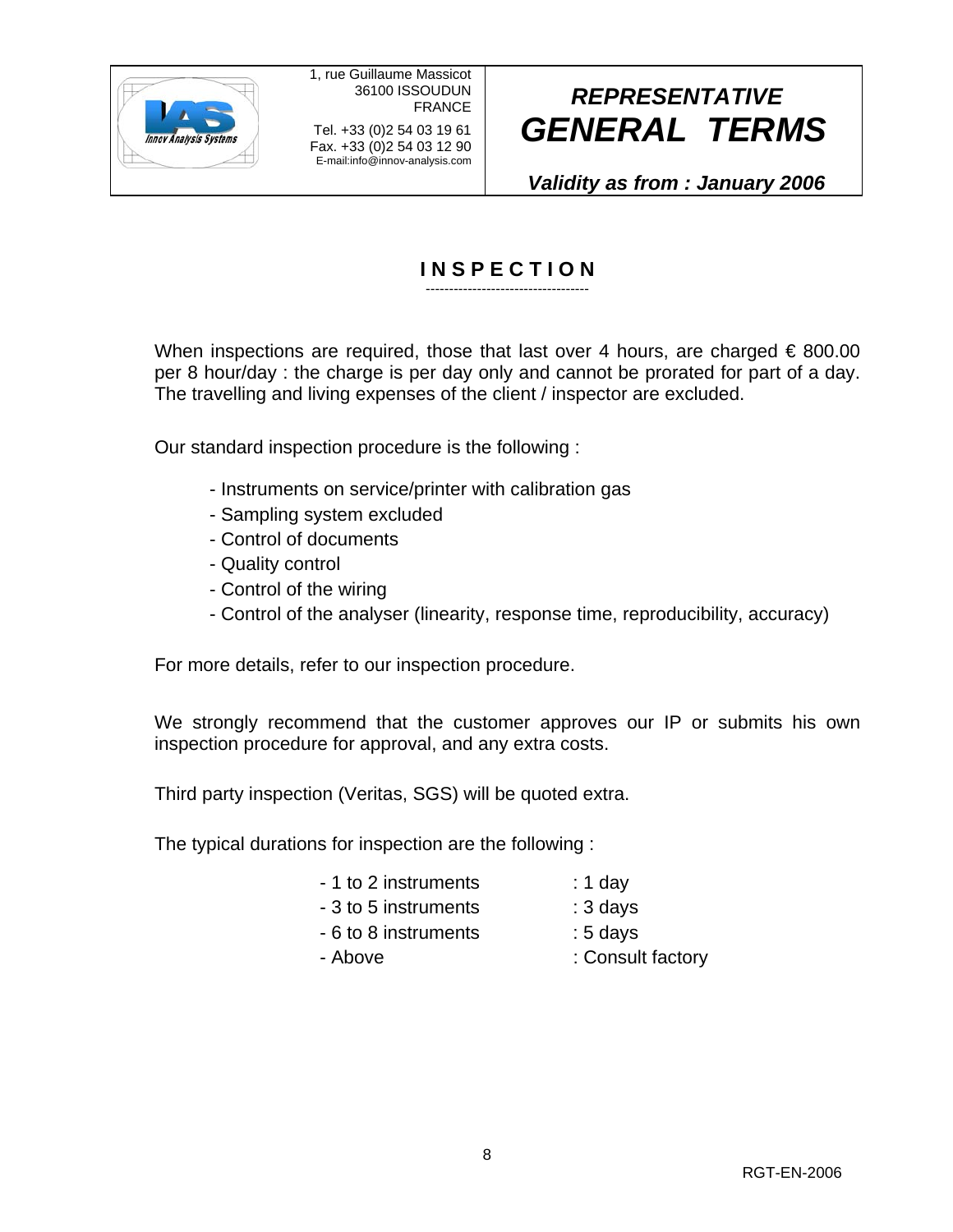

Fax. +33 (0)2 54 03 12 90 E-mail:info@innov-analysis.com

# *REPRESENTATIVE GENERAL TERMS*

*Validity as from : January 2006*

## **FACTORY TRAINING**

------------------------------------------

IAS recommends In House Training for all users.

IAS has an excellent training course for users for the proper operations and maintenance of our instruments.

Included in this service is transportation to and from airport or railway station, lunch, and transportation to and from hotel. Not included are expenses related to travel and hotel. Minimum two days training is recommended per instrument.

- 1) Explanation of the system
- 2) Theory of operation
- 3) Installation procedures
- 4) Start up procedures
- 5) Recommended maintenance schedule
- 6) Trouble shooting procedures
- 7) Hands-on contacts with the system

8) Training with calibration gases

| From 1 to 3 attendees         | : € 1,200.00<br>per 8 hour day and per person |
|-------------------------------|-----------------------------------------------|
| From 4 to 8 attendees maximum | : € 800.00<br>per 8 hour day and per person   |

#### **IN FACTORY REPAIR**  -----------------------------------------

IAS offers in-house repair services for complete instrument repairs or individual component repairs, subject to the following conditions :

- 1) Instruments dismounted, packed and shipped at customer expenses.
- 2) A letter to be included specifying the exact nature of the problem, the name of a person to contact, their phone number and return address.
- 3) If requested, after inspection and initial testing, IAS will issue a full report with a quotation listing the needed parts along with their prices and the labour costs required to repair the instrument.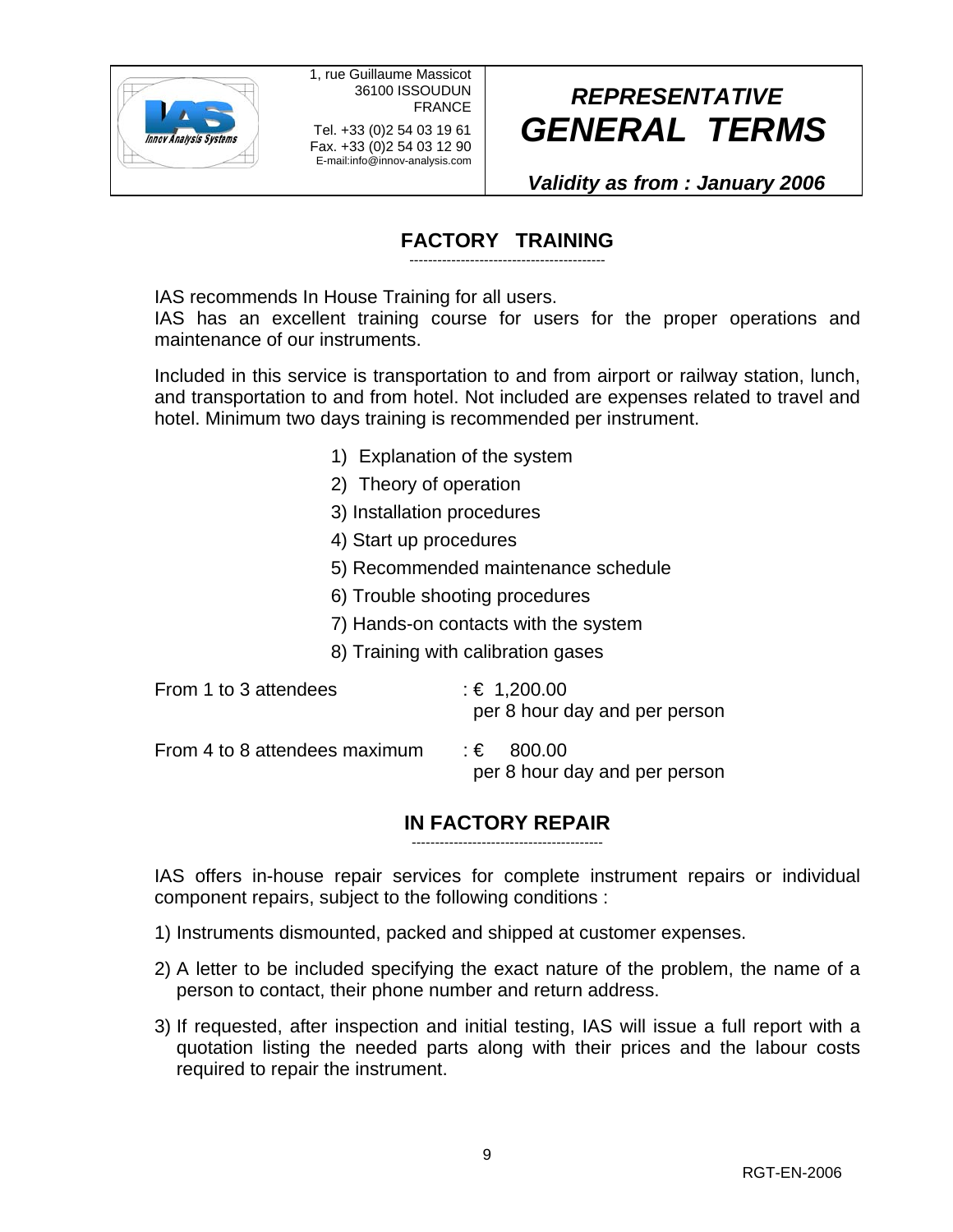

# *REPRESENTATIVE GENERAL TERMS*

### *Validity as from : January 2006*

Repairs will begin upon release of a purchase/repair order or verbal consent from the customer.

- 4) Freight charges for returning the instrument to the customer will be billed at cost plus 15%, and will be shipped via common carrier, unless otherwise specified.
- 5) A warranty of 90 days from date of shipment will apply to all replaced parts.
- 6) Repairs will be billed at  $\epsilon$  120.00 per hour, plus parts.

Note : Should customer decide not to have the repairs done € 500.00 will be charged

## **FIELD TECHNICAL SERVICES**

----------------------------------------------------------

If required, field technical services are available to facilitate the installation, start-up and operation of the analyser system at the job-site. Factory trained personnel are available to provide these services at a rate of  $\epsilon$  1300.00 per 10 hour day, for intransit time and for in-plant time (door to door)

Travel, lodging, meals, rental car, and incidental expenses are charged at cost plus 15 % for administrative and financial expenses.

The extent of field technical services can include, but not be limited to, all or part of the following :

### **1) Supervision of field installation:**

- a) Inspection of delivered equipment at the job-site
- b) Supervision of the installation of the analyser
- c) Running of sample transport lines and tracing
- d) Running of signal wiring between the analyser and the control room
- e) Supervision of connection of the utilities to the analyser
- f) Installation of remote systems, such as sample probes
- g) Connection of gas cylinders and other accessories

#### **2) Pre-start-up calibration and testing of the analyser system :**

- a) Mechanical check of all sample lines, utility piping and wiring connections,
- b) Functional check of all analysers and equipment
- c) Calibration and operation of the analyser to ensure proper performance

#### **3) Start-up of analyser on process stream (commissioning)**

- a) Checking calibration of analyser on standard samples
- b) Start-up of the analyser sample system
- c) Operation of the analyser on process streams
- d) Confirming proper output signal transmission
- e) Monitoring of the stability of operation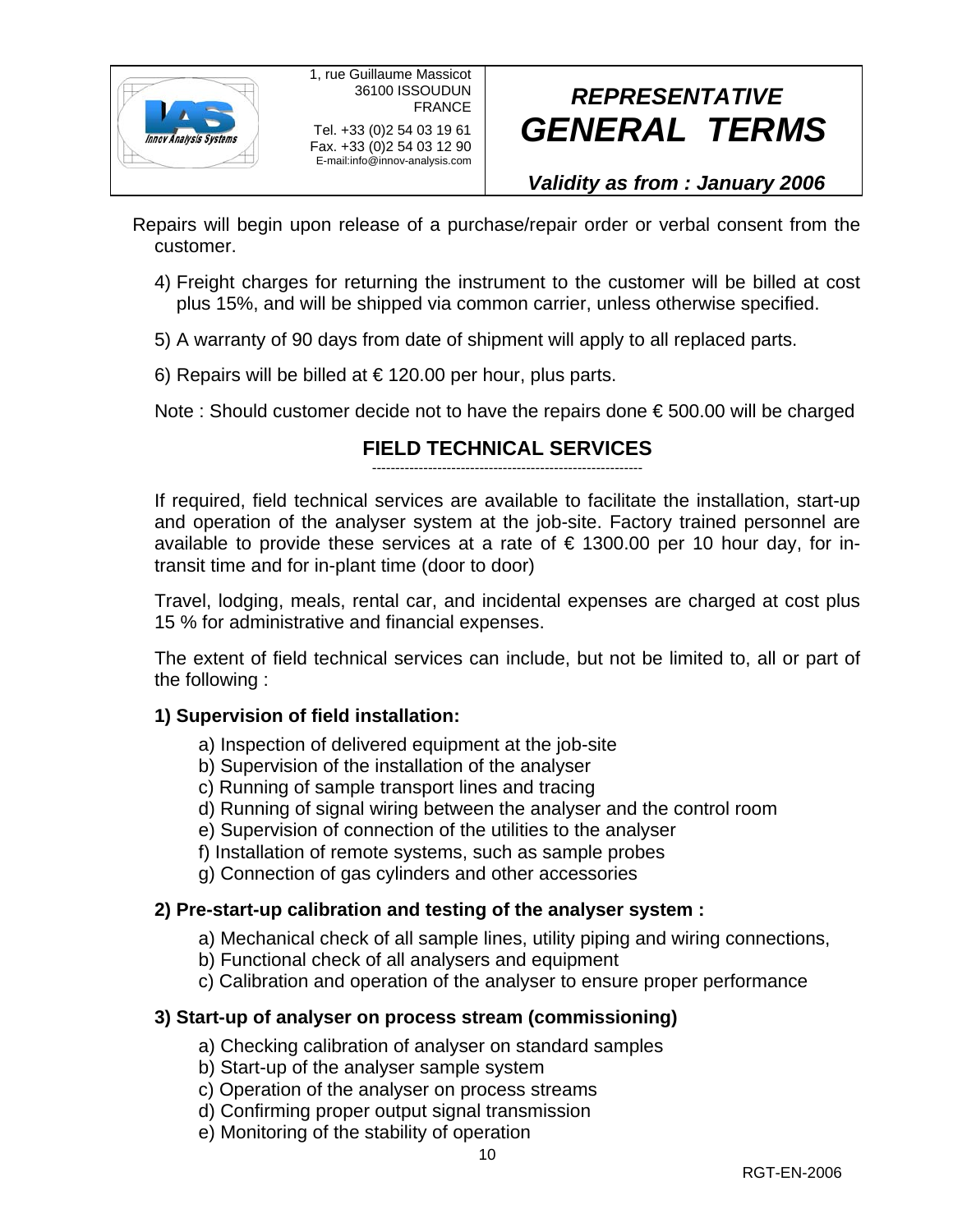

# *REPRESENTATIVE GENERAL TERMS*

*Validity as from : January 2006*

### **4) Training of customer maintenance personnel :**

- a) Set-up and organisation of the training program
- b) Classroom instruction on theory of operation, calibration, and maintenance of the analysers
- c) Classroom instruction on sample system design, theory of operation, and maintenance, including familiarisation with drawings and specifications
- d) Over-the-shoulder training at the job-site during set-up and commissioning of the analyser system

## **APPLICATION ENGINEERING**

---------------------------------------------------------

1) If during an order, the specifications are changed by the customer, and if it changes the design (drawings) and the components, all the modifications will be charged at the following rates :

| - Engineering |        | € 140.00 per hour |
|---------------|--------|-------------------|
| - Drafting    | ٠<br>٠ | €110.00 per hour  |
| - Workshop    | ٠<br>٠ | € 90.00 per hour  |

The unused components will be charged and supplied with the instrument.

- 2) If a test is to be conducted on specific instrumentation to determine feasibility of the application (not tried before), it will be done under the following conditions :
	- a) Samples and/or specifications have to be given (in writing) to IAS
	- b) If samples have to be prepared by IAS, they will be charged at € 150.00 per sample.
	- c) Samples will be run at a charge of  $\epsilon$  110.00 per hour of work
	- d) Tests will include a written summary of results given to the customer

IAS personnel are not to solicit tests, but only acknowledge when the request is related to a definite potential order.

IAS will not conduct tests if instrumentation and / or manpower is not available.

3) Our instruments are manufactured under factory standards. If special standards have to be used (NACE, ASTM, ...), consult factory for availability and any extra costs.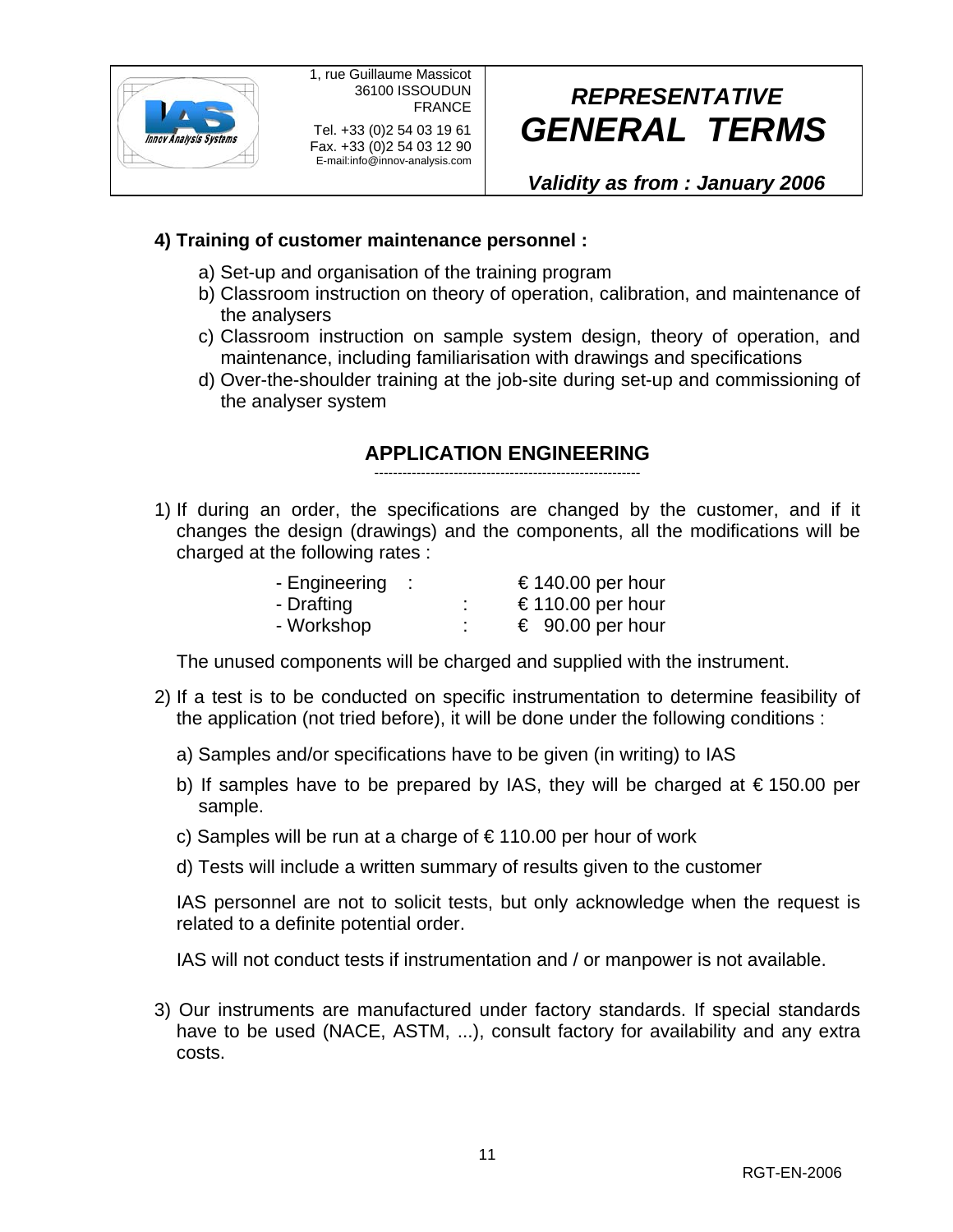

Fax. +33 (0)2 54 03 12 90 E-mail:info@innov-analysis.com

# *REPRESENTATIVE GENERAL TERMS*

*Validity as from : January 2006*

## **I N S T R U M E N T W A R R A N T Y**

-----------------------------------------------------

IAS warrants that each instrument shall be free from defects in workmanship and materials, when used in accordance with applicable specifications and with appropriate maintenance, for one (1) year from date of shipment to the customer.

Instruments which malfunction may be returned, shipment prepaid, to IAS for test and evaluation.

Instruments determined to be defective, while in warranty, will be repaired or replaced at no charge to the customer.

Instruments out of warranty will be evaluated, and if the product does not meet original specifications and calibration, customer will be notified of costs before proceeding with repair or replacement. Repaired parts will be warranted 90 days from date of shipment or for the balance of the original warranty, whichever is longer.

Failures due to shipping damage, accident, misuse, improper mechanical / electrical installation / operation, or internal clogging or corrosion due to use of contaminated gases or inadequate system purging are excluded from warranty coverage.

IAS's obligation for breach of this warranty, or for negligence or otherwise, shall be strictly and exclusively limited to the repair or replacement of the product or part. This warranty shall be void for any product on which the serial number has been altered, defaced or removed.

IAS shall not be liable for any damage, injury, or loss arising out of the use of the product, whether as a result of a defect in the product, or otherwise, if, prior to such damage, injury or loss, the product was : (1) damaged or misused, (2) repaired, altered or modified by persons other than IAS employees, or (3) not installed in accordance with the applicable codes or standard practices.

Parts that are not manufactured by IAS shall carry the manufacturer's guarantee, if any. Where possible, such parts returned to IAS will be sent to the manufacturer for credit or replacement. Ultimate disposition of these items will depend upon the manufacturer's decision. Please contact IAS prior to the return of any merchandise for shipping instructions.